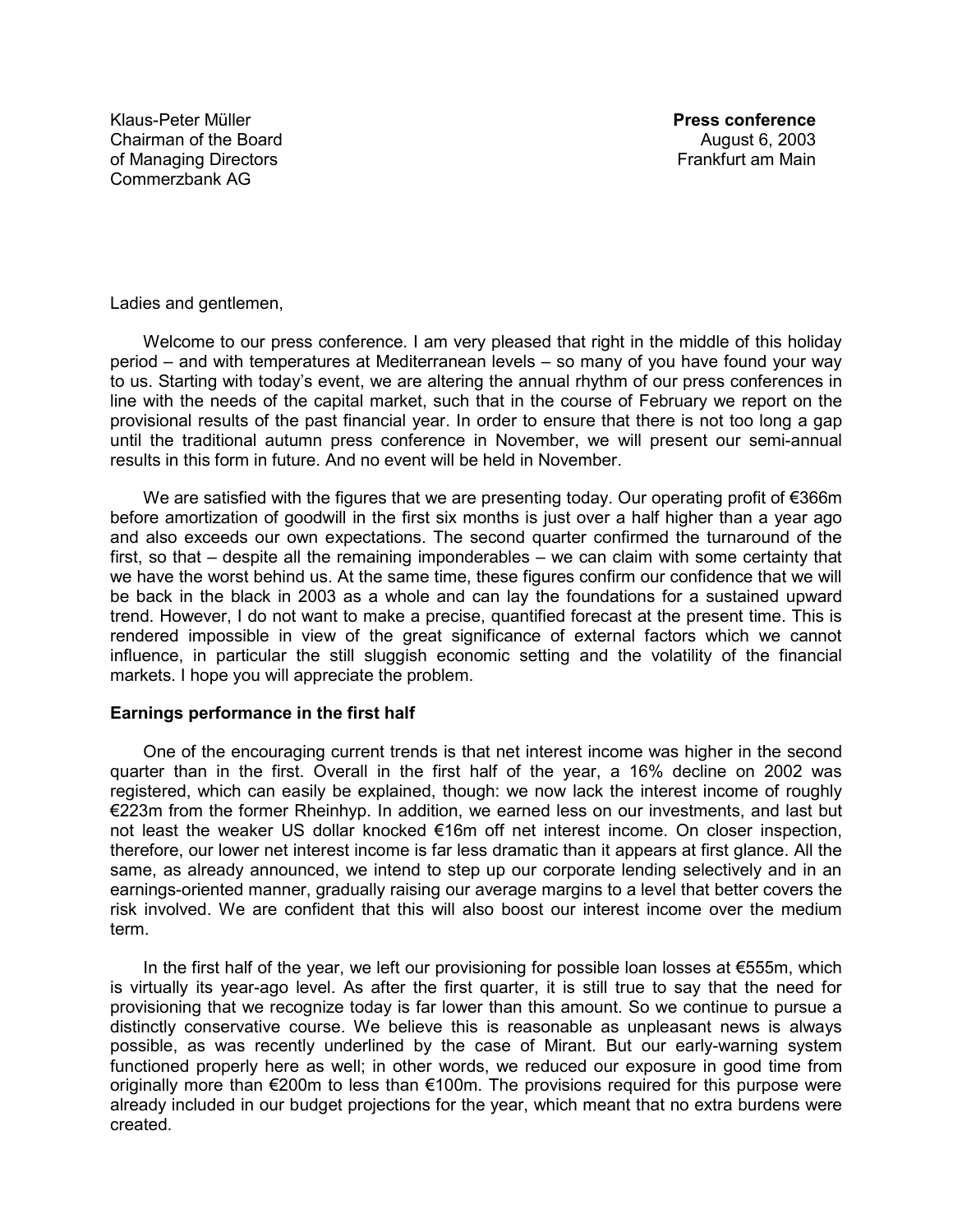The lesson to be learned from this example, however, is that provisioning remains the great unknown quantity, which can exert a substantial influence over the size of the annual profit. We continue to assume that provisioning will be much lower this year than last year's  $\epsilon$ 1.3bn. As things stand today, we can achieve the best case of roughly one billion euros, which we have mentioned publicly.

There was a slight improvement in our net commission income compared with the second half of last year, but at €1,036m it still fell a good 8% short of its level in the first half of 2002. While we earned less in asset management due to difficult market conditions, revenues from foreign commercial business, on payments transactions and in syndicated loan business were higher.

We were very satisfied with our trading profit, which in the first six months amounted to €509m, exceeding the previous year's good result by 22%. Our securities unit, which has also covered foreign-exchange business since last year, was especially successful. The proceeds of an amount in the low double-digit millions from the disposal of our 4.2% interest in Deutsche Börse AG are also reflected in the trading profit.

The result of €159m achieved on the investments and securities portfolio was on a par with a year earlier. This includes revenues from the sale of promissory notes and fixed-income securities from our own portfolio and also from placing Crédit Agricole shares in the market. The proceeds from the disposal of our interest of a good 10% in Buderus will be booked during the third quarter, following the encouragingly prompt approval from Brussels. We will continue to reduce our non-strategic participations; however, we will do so – as we have up to now – not at any price, but in the interest of our shareholders.

We are also very well on target with our operating expenses, which after six months were more than 14% down on the previous year at €2,320m. Thanks to the further measures launched to cut costs, this trend of the past one and a half years will be maintained, enabling us to achieve our target and bring operating expenses down to under €5bn this year.

After operating expenses have been deducted from our income, we registered an operating profit of €366m in the first half of the year – 56% more than in the first half of 2002. The upward trend is clearly evident, therefore, following the loss in the second half. And it is important here to note the quality of the result, which largely stems from current business transactions.

At €202m, the pre-tax profit was similarly much higher than a year previously in the first half of the year. And this despite the fact that we had already booked the restructuring expenses incurred under our second cost-cutting offensive in the first quarter. Mainly for this reason, our pre-tax profit in the second quarter was just over four times higher than in the first quarter. There was a correspondingly strong improvement in our quarterly profit from €3m to €70m, despite a sizeable increase in the amount set aside for tax expenses.

These figures demonstrate that we have worked successfully within the scope of what is possible and we have briskly set about tackling our tasks. Of course, there is no cause for excessive euphoria, as probably the more difficult part of our work lies ahead of us, namely to achieve a substantial increase in our earnings over the long term. And unlike costs, better earnings cannot be simply resolved or dictated.

What is more, we have to continue to fight on this front, just like other industries, without any support. Quite the contrary, in fact: after remaining flat for three years, economic growth in Germany and Europe will tend to be modest next year as well.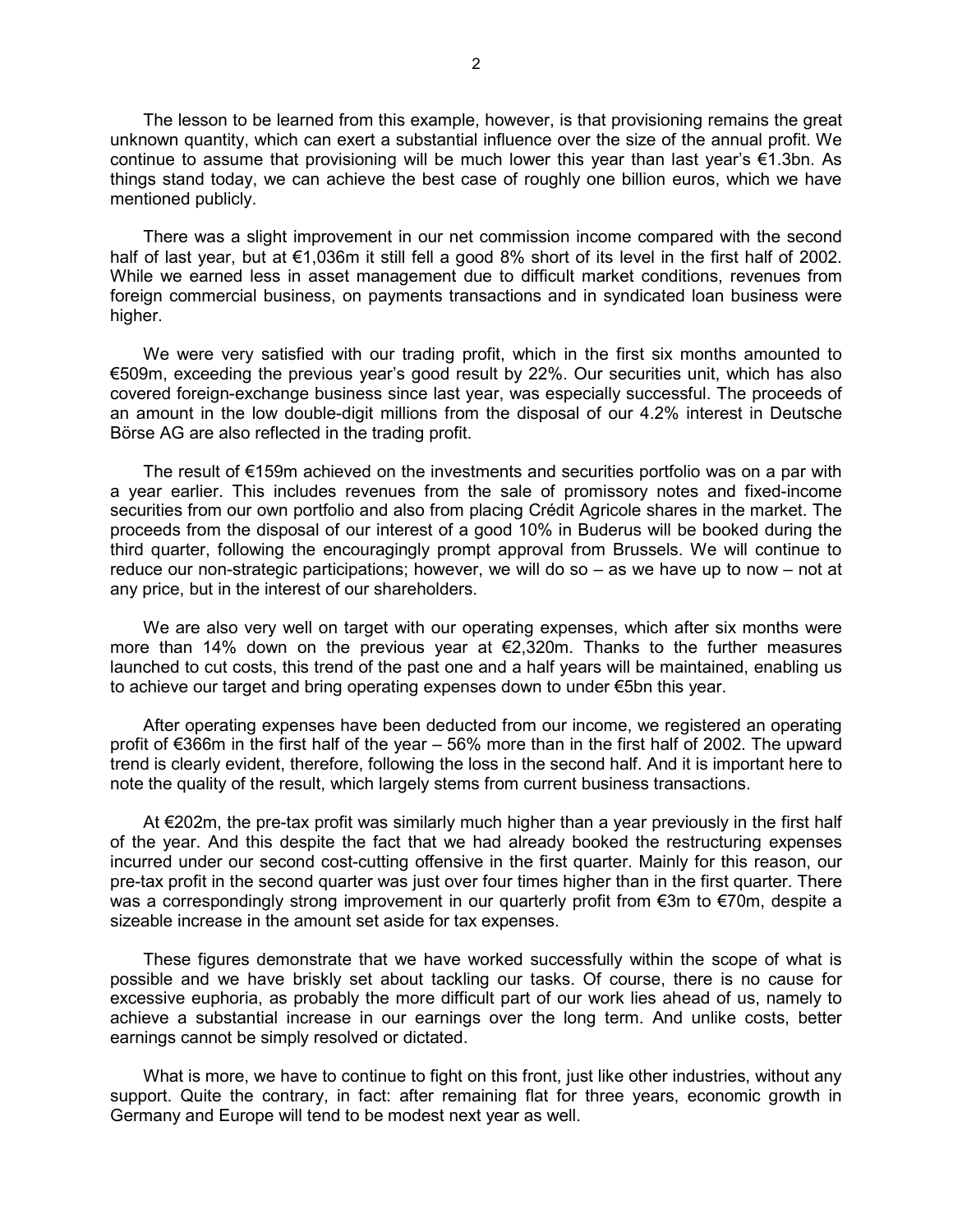There is not yet any momentum to be seen anywhere, despite the welcome signs of a slight upturn in the economy. Instead, we are now being presented with the bill for many years of neglected reforms in social and labour-market policy, for the excessive burden of taxes and social-security contributions and also for the striking inability of our society to adjust flexibly. In the short term, the greater willingness to restructure our social-security systems that has become evident over the past few weeks will not be able to change things.

In terms of our business, this means that we have to expect overall conditions to remain rather difficult. But until stock-exchange and securities business picks up strongly, our commission income will not gather its full momentum. And as long as German credit margins rank low internationally, there will be no notable increases in interest income either, with credit demand in any case subdued at the moment. A bank's trading profit is always volatile. Of course, we are delighted by what we have achieved, but that is the situation as regards our earnings performance and current business. We remain realistic, confident – but not euphoric.

## **New sales management in retail business**

Last year, our main strategic focus was on improving procedures and the quality of our advice in the corporate-banking segment and also on the close meshing of corporate and investment banking through the creation of four financial-engineering centres. Over the past few months, we have been subjecting our positioning in retail business to radical revision. An intensive process of discussion between the head office and the branches has given rise to a new sales management, which is being implemented immediately and will substantially increase our competitiveness. Our sales personnel can now draw upon a series of new or remodelled instruments based on improved data collection in order to strengthen their contact with customers.

What we are aiming for is not simply to sell more products. Rather, we want to achieve an objective and all-round consulting approach, in which products from third-party sources enjoy equal status with our own. The funds of external providers, for instance, already accounted for roughly 30% of our overall sales of investment funds in the first half of this year.

Another topical example is our cooperation in online instalment credit business with SWK Bank. Here, the customer or prospective borrower starts a special module at our internet branch commerzbanking.de, into which he enters the required data at his computer. If the loan decision is positive, a lending commitment is made immediately, and the loan is disbursed after three days once all the documents have been examined.

More consulting outside normal office hours, even within the customer's own four walls, is a further important factor in catering better to customers' preferences and reducing the sales disadvantage vis-à-vis other providers of financial services.

With all these measures taken together, we intend to become Germany's best nationwide retail bank. This ambition may come as a surprise to you and sound rather bold, but we believe that we are quite capable of achieving this goal, given our excellent technical infrastructure, the quality of our advisory services which has been steadily improved thanks to a broadly-based approach to coaching, our prime-quality products, and the good values scored for customer satisfaction.